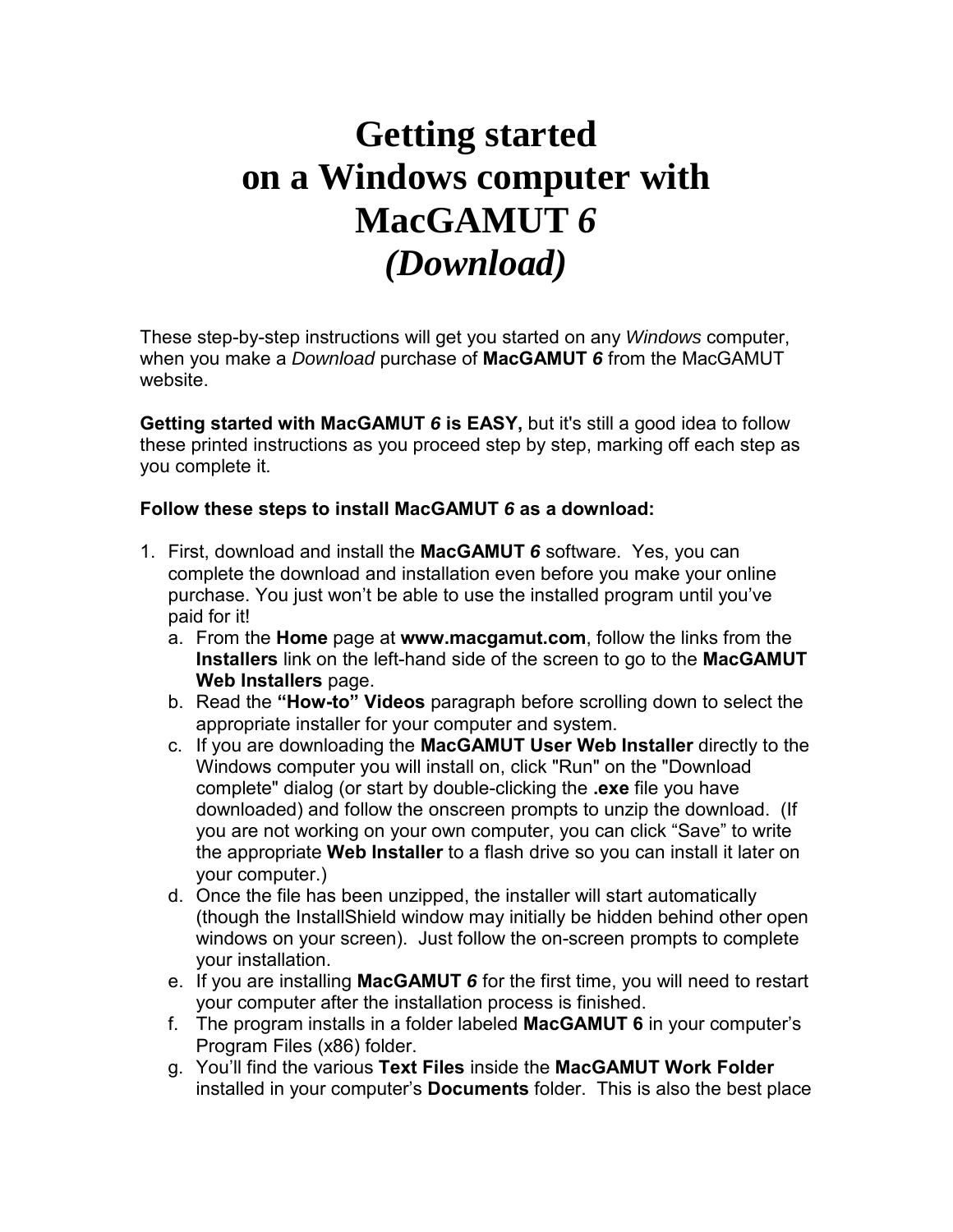to save your **startMG6.mgs** file and any custom presets or dictation library files your instructor may give you.

- 2. To complete your installation, download two helpful how-to videos— **Managing Your StartMG6.mgs File** and **Exploring the Melodic Dictation Window**—both designed to save you time and trouble as you start using MacGAMUT.
	- a. From **www.macgamut.com,** click the **MacGAMUT 6** link on the left-hand side of the page and select **Extras** from the sub-menu *or* click the **User Disk Extras** link on the **Web Installers** page.
	- b. Download the Windows files for each of the two videos, and save both to your computer (perhaps to that **MacGAMUT Work Folder** in your computer's **Documents** folder).
- 3. OK, now it's time to make your download purchase, so you can actually use the program.
	- a. From **www.macgamut.com**, click any of the various **Order** or **Order Online** links.
	- b. Select your product and quantity, and continue through the checkout process.
	- c. As you complete your purchase, the "**Thank You**" screen acknowledging your order will include your nine-digit **Registration Number**, which you need to use to download your personal **startMG6.mgs** file (your "ticket" to use the MacGAMUT program). Write this very important number down (or print the page); you'll need it to create your **startMG6.mgs** file
- 4. Now, you need to register MacGAMUT, using that **Registration Number** assigned to you as you completed your online purchase.
	- a. From **www.macgamut.com**, click the **Register** link on the left-hand side of the screen to get started, and follow the step-by-step registration procedure.
	- b. Your personal **startMG6.mgs** file will be generated automatically, and you can download it directly from the "**Registration complete!**" page. Just right-click the link and select "save," "save target as," "save as," or "download linked file as," depending on your browser. To make it easy to find your **startMG6.mgs** file whenever you want to work on MacGAMUT, save it in the **MacGAMUT Work Folder** installed in your computer's **Documents** folder.
- 5. The quickest way to start MacGAMUT is by simply double-clicking the **startMG6.mgs** file you've saved in your **MacGAMUT Work Folder**. If you ever need to start MacGAMUT by opening the MacGAMUT application, you can access it from the **MacGAMUT 6** folder under **All Apps** in Windows 10, from a tile in Windows 8, or from the **MacGAMUT 6** folder under **All Programs** if you have a **Start** menu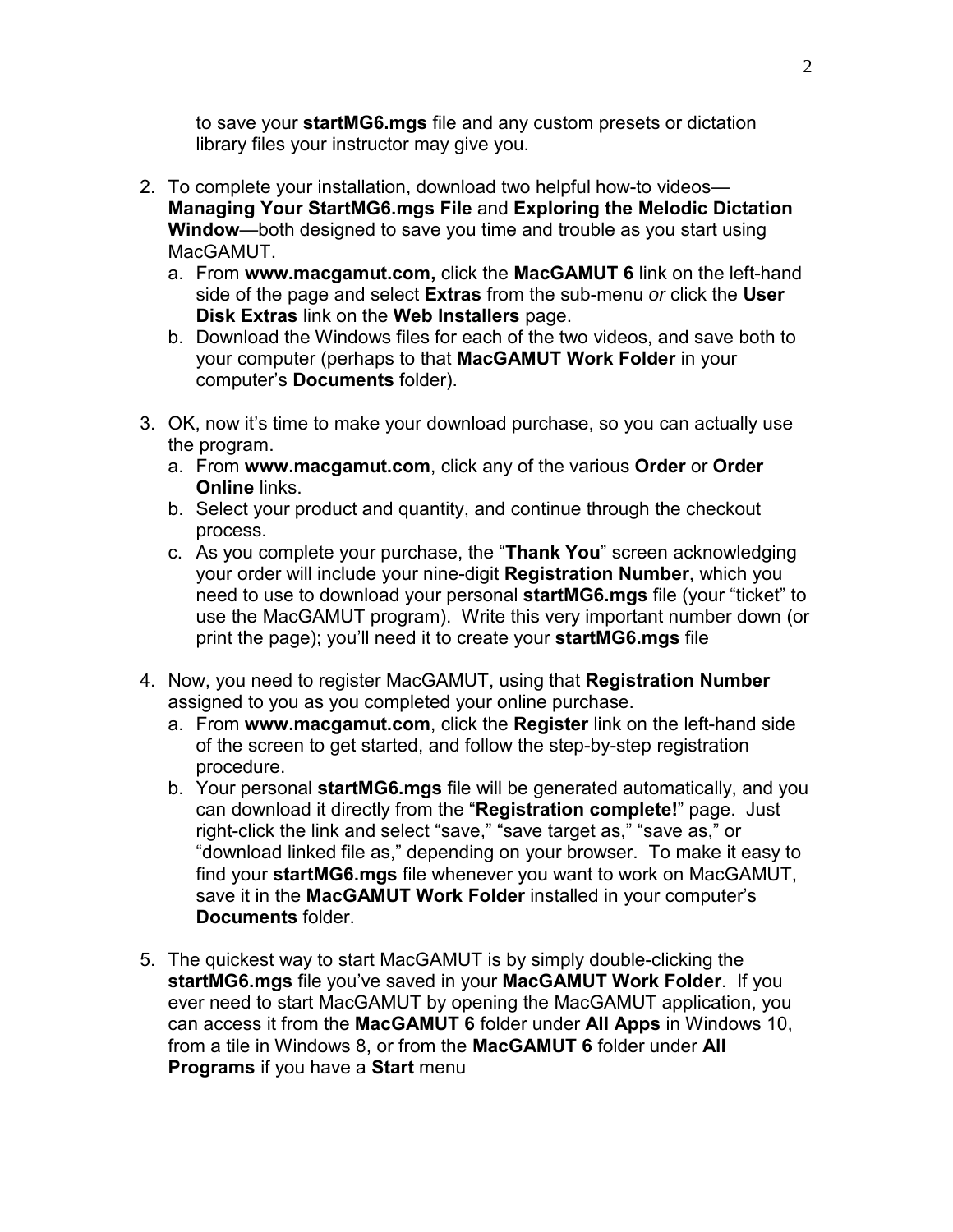- 6. After the colorful opening screen, the **Check Name and Presets** screen asks you to verify that the file you've opened is really your own **startMG6.mgs** file. This screen also includes the date you last used MacGAMUT. The first time you use your new **startMG6.mgs** file, "new file" will appear in place of the date. Get in the habit of double-checking that "date last opened" to be sure you are opening the same file you used last time rather than an older BACKUP version which does not include records of your most recent work.
- 7. From this point, you can begin working on **MacGAMUT** *6*. If you want some pointers about how to keep track of your **startMG6.mgs** file so you don't risk losing credit for the work you've done, or if you'd like some help getting started using the software quickly and easily, watch the two Video Tutorials you downloaded in Step 2 (above). If you have any difficulties or questions as you work on MacGAMUT, the answers are probably in the on-screen **Help** menu at the top of every exercise screen. If you need more information than you find under **Help**, check out the **User Guide 6** file you'll find in the **Text Files** folder inside the **MacGAMUT Work Folder** installed in your computer's **Documents** folder.
- 8. At the end of every session on **MacGAMUT** *6*, it's a good idea to make a back-up copy of your **startMG6.mgs** file, just to be safe. Every time you quit work on MacGAMUT, the software invites you to make a back-up copy and even suggests a name which includes the current date. It's always a good idea to keep a back-up copy of your **startMG6.mgs** file on a different drive than your working **startMG6.mgs** file. That way, if you happen to lose your working file, you've still got the back-up copy.
- 9. The next time you use **MacGAMUT** *6*, getting started will be much easier. You'll already have your **startMG6.mgs**, so you won't have to register again. And you'll only have to reinstall the software from the **Web Installer** you've downloaded if you are working on a computer that doesn't have the latest MacGAMUT software installed.

If you have followed these step-by-step instructions and are still having difficulties, you probably haven't followed these instructions step-by-step. Go back to the start and try again, marking off each step as you complete it. If you still can't figure out how to get started with **MacGAMUT** *6*, go to our **Tech Support** page at **www.macgamut.com** where you can e-mail us with the details of your problem or check out other possible solutions.

*Note:* If you'll be using **MacGAMUT** *6* only on your own computer, it's best to store your **startMG6.mgs** file in your **MacGAMUT Work Folder** in your **Documents** folder on your computer's hard drive. If you're switching from one computer to another, you can e-mail your file to yourself, store it on a server, or carry it back and forth on a flash drive or other removable media. But if you plan